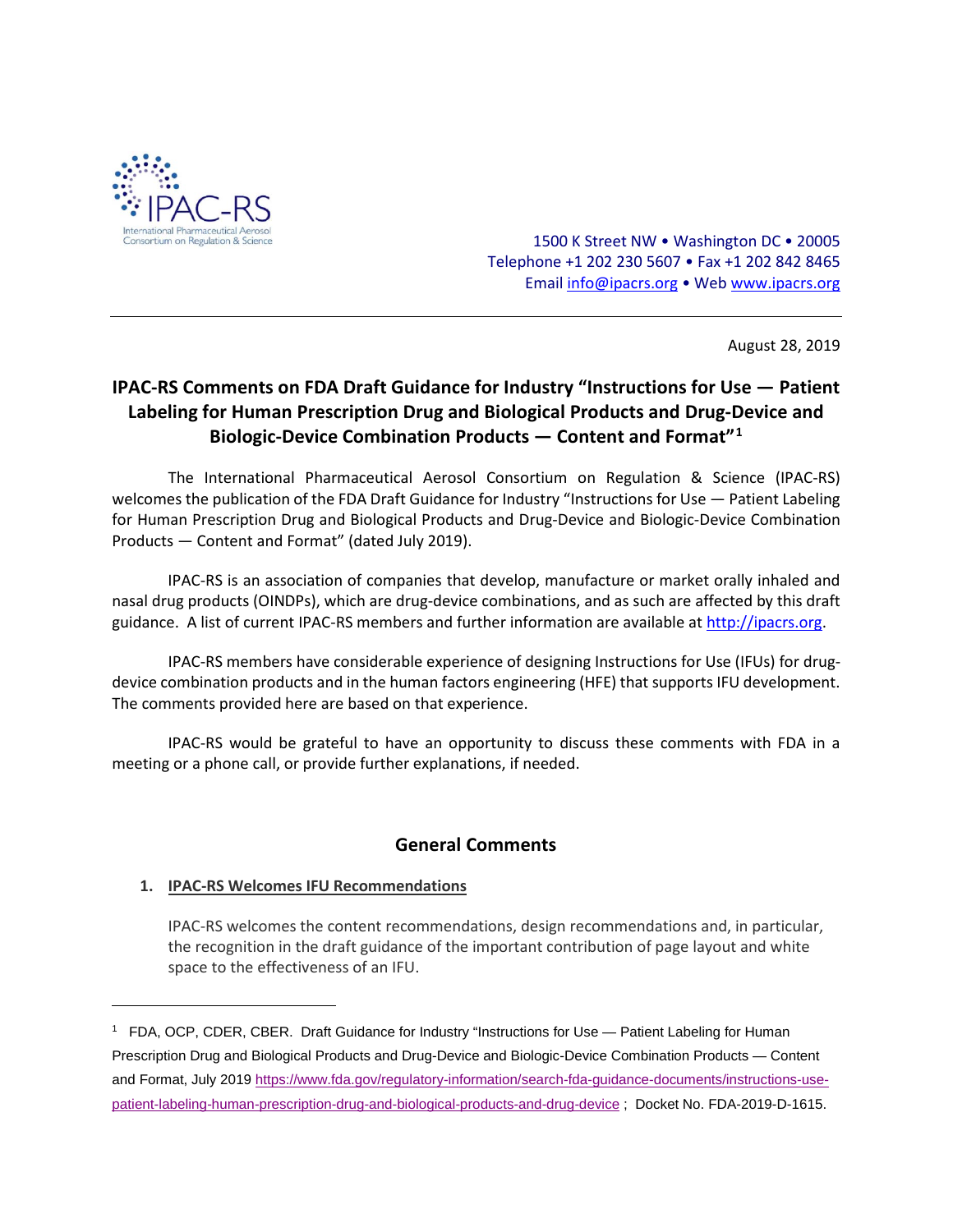### **2. Human Factors Engineering Should Drive IFU Design and Testing**

More generally, this guidance should recognize that user interface design and development, which IFU development is one part of, is governed by human factors engineering. Guidance on IFU design should explicitly reference and conform with existing FDA HFE guidance, especially from CDRH.

- a) The application of HFE to medical device development is a key element of risk management processes and is itself a risk-based process. The assessment of the appropriateness of an IFU design is also a risk-based one.
- b) The guidance needs to integrate human-factors, health literacy, and risk-management principles, and reference other applicable guidances and standards.
- c) The guidance should stress that the IFU should be tested with individuals representative of intended users, unless existing relevant empirical data exists and is available

IPAC-RS would prefer, therefore, that guidance emphasize that specific empirical data from human factors (HF) studies carry more weight that the general design principles outlined in this draft. It is important that general principles act as guides to, not as limits on, the development of excellent IFUs. We believe this is the spirit intended and that it would be good to make this message explicit. Otherwise, situations may arise where the general rules are followed but the resulting IFU is inappropriate, for example:

- Labeling next to figures can make for a cluttered IFU. The layout may be able to tie figure and text together more efficiently and more clearly for the user.
- Black-and-white maximizes contrast, and this is valuable, but purposeful and well considered use of color also helps.
- Font size 10 is a good guide, but in certain cases the use of smaller fonts may be more effective in the context of the overall design and layout of the IFU (limited amounts of smaller font where appropriate)
- Reverse type may sometimes make reading more difficult, but not necessarily, and sometimes could be used effectively to convey messages more clearly than in other ways.

### **3. IFU Formats and Layouts**

- a) The guidance should clarify allowable physical formats (e.g., IFUs can be booklets, folded sheets, they can be separate or integrated with Package Insert or other patient information materials). Clarify options regarding how IFU is placed within the suite of patient information.
- b) Consider mentioning in the guidance 'dynamic' layouts, i.e., those using digital media. For example, the user may click on hyperlinks within an electronic IFU and access a different layer or images or other resources.